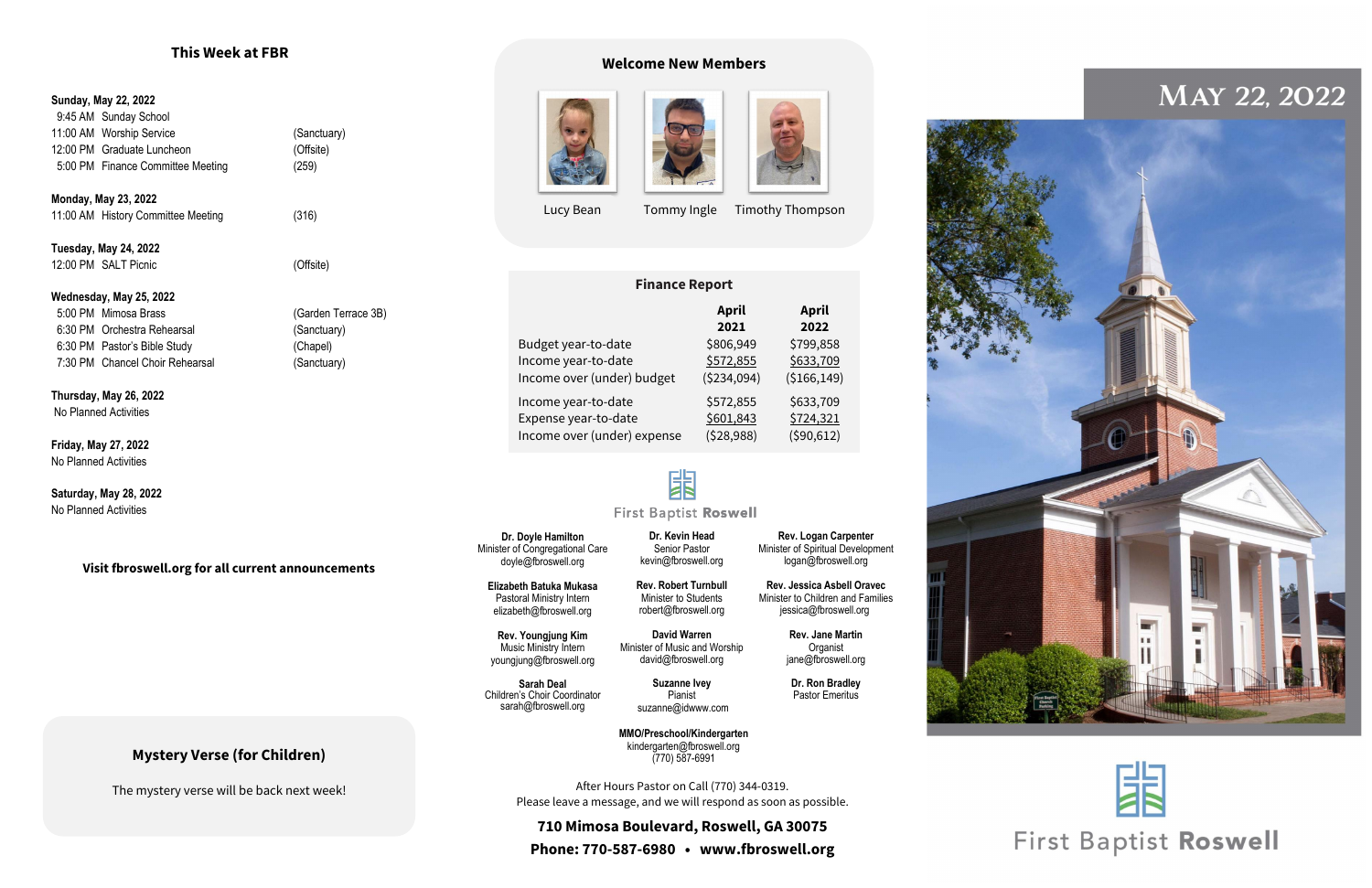Recessional *"March of the Priests"* Felix Mendelssohn

Rev. Martin

*(The congregation is asked to remain seated until the Graduates have exited the Sanctuary.)*

*\*Please stand as you are able. Words Reprinted with Permission. CCLI License # 499294.*



AM Worship Service is broadcast live each week and recordings of the and sermons can be viewed on our church website: www.fbroswell.org ck Links, Live Broadcast. CD/DVD are also available. Please contact the ice to request a CD/DVD. If you would like to share Dr. Head's message from last week with a friend, please order: *"Warnings for the Faithful".*

Macy Ella Brock Hampton Chappell Ainsley Gillespie Gabby Gillespie Matthew House Ty Karraker Blake Mitchell Malia Neely Jemma Nelson Jeffrey Player Jamie Neal Roe Anna Sorckoff Jackson Turman Jackson Wallis

#### **Flowers**

s in the Sanctuary today are given in honor of our Graduating Seniors by nd Susan Vlass. We pray God's protection in all your new and future

#### **Guests**

o First Baptist Roswell. We hope you find our worship reverent, our sincere, and our fellowship warm. If you need assistance, contact an ise make note of opportunities for worship, ministry, and fellowship lis service order and on the Announcement insert. Please stop by the Vall at the Sanctuary entrance and pick up a Welcome Folder. We have vailable for infants - kindergartners on the first floor of our Education ur ushers will be happy to direct you.

|                                                                                                                                                                                                      | The Act of Worship<br>May 22, 2022<br>Eleven o'clock                                   |                                                                                                                                                                                                                       |                                                                                                                                                                                                                           | *Offertory Hymn "Will You Come and Follow Me"<br>Stanzas 1, 4 & 5<br>(See Bulletin Insert)        | KELVINGROVE                                 | Recession                                 |
|------------------------------------------------------------------------------------------------------------------------------------------------------------------------------------------------------|----------------------------------------------------------------------------------------|-----------------------------------------------------------------------------------------------------------------------------------------------------------------------------------------------------------------------|---------------------------------------------------------------------------------------------------------------------------------------------------------------------------------------------------------------------------|---------------------------------------------------------------------------------------------------|---------------------------------------------|-------------------------------------------|
|                                                                                                                                                                                                      |                                                                                        |                                                                                                                                                                                                                       | *Offertory Prayer                                                                                                                                                                                                         |                                                                                                   | Ty Karraker                                 |                                           |
| Lord of our strongest years stretching our youthful powers,<br>Lovers and pioneers when all the world seems ours:<br>Your grace surrounds us all our days<br>For all Your gifts we bring our praise. |                                                                                        | Offertory                                                                                                                                                                                                             | "Praise His Holy Name"<br>Youth Choir<br>Rev. Jane Martin, accompanist                                                                                                                                                    | Keith Hampton                                                                                     | *Please sta                                 |                                           |
|                                                                                                                                                                                                      | "Lord of Our Growing Years" - David Mowbray<br><b>Class of 2022 Video Presentation</b> |                                                                                                                                                                                                                       |                                                                                                                                                                                                                           | Refrain:<br>Sing till the power of the Lord come down.<br>Shout Hallelujah! Praise His Holy name! |                                             |                                           |
| <b>Gathering Music</b>                                                                                                                                                                               | "King of Kings"<br>Youth Choir                                                         | arr. Dan Galbraith                                                                                                                                                                                                    | Amazing grace, how sweet the sound that saved a wretch like me;<br>I once was lost, but now I'm found, was blind, but now I see.<br>Jesus, Jesus, how I love Thee! Shout Hallelujah! Praise his Holy name!                |                                                                                                   |                                             |                                           |
|                                                                                                                                                                                                      | "Moonlight Fantasy"<br>Jackson Wallis, piano                                           | Melody Bober                                                                                                                                                                                                          | Must Jesus bear the cross alone and all the world go free?<br>No, there's a cross for ev'ryone and there's a cross for me.                                                                                                |                                                                                                   |                                             |                                           |
| Preview of Upcoming Opportunities                                                                                                                                                                    |                                                                                        |                                                                                                                                                                                                                       | Jesus, Jesus, how I love Thee! Shout Hallelujah! Praise His Holy Name!<br>(Refrain)                                                                                                                                       |                                                                                                   |                                             |                                           |
| Chiming of the Trinity                                                                                                                                                                               |                                                                                        |                                                                                                                                                                                                                       | Holy Jesus, Praise His Name, Oh! Hallelujah! Praise His Holy Name.<br>Hallelujah! Let us Praise His Name, Hallelujah, Lord! Praise His Holy Name!<br>Hallelujah! Praise His Name, Hallelujah, Lord! Praise His Holy Name! |                                                                                                   |                                             |                                           |
| *Processional of Graduates<br><b>Edward Elgar</b><br>"Pomp and Circumstance No. 1 in D Major"                                                                                                        |                                                                                        | Praise His Name! Praise His Holy Name!<br>Praise His Name. Oh, oh-Praise His Holy Name!<br>Praise Him!                                                                                                                |                                                                                                                                                                                                                           |                                                                                                   |                                             |                                           |
| Welcome                                                                                                                                                                                              |                                                                                        | David Warren                                                                                                                                                                                                          |                                                                                                                                                                                                                           |                                                                                                   |                                             |                                           |
| Call to Worship                                                                                                                                                                                      | "King of Kings"<br>Youth Choir                                                         | Ligertwood & Ingram                                                                                                                                                                                                   | <b>Scripture Reading</b>                                                                                                                                                                                                  | Micah 6:8                                                                                         | Ainsley Gillespie                           |                                           |
| Praise the Father, Praise the Son, Praise the Spirit, Three in One.<br>God of Glory, Majesty, Praise forever to the King of Kings.<br>Praise forever to the King of Kings.                           |                                                                                        | <sup>8</sup> He has shown you, O mortal, what is good. And what does the LORD require of you?<br>To act justly and to love mercy and to walk humbly with your God.<br>This is the word of God, for the people of God: |                                                                                                                                                                                                                           |                                                                                                   |                                             |                                           |
|                                                                                                                                                                                                      |                                                                                        |                                                                                                                                                                                                                       |                                                                                                                                                                                                                           | <b>Thanks be to God!</b>                                                                          |                                             | The flowers                               |
| *Hymn of Praise #90                                                                                                                                                                                  | "Joyful, Joyful, We Adore Thee"                                                        | <b>HYMN TO JOY</b>                                                                                                                                                                                                    | Sermon                                                                                                                                                                                                                    | "Act. Love. Walk."                                                                                | Rev. Turnbull                               | Dr. Barry ar<br>endeavors.                |
| Stanzas 1, 2 & 3                                                                                                                                                                                     |                                                                                        | *Hymn of Response #562<br><b>SLANE</b>                                                                                                                                                                                |                                                                                                                                                                                                                           |                                                                                                   |                                             |                                           |
| Rev. Robert Turnbull<br><b>Senior Recognition</b>                                                                                                                                                    |                                                                                        | "Be Thou My Vision"                                                                                                                                                                                                   |                                                                                                                                                                                                                           |                                                                                                   | Welcome to                                  |                                           |
| <b>Introduction of Senior Prayer Partners</b><br><b>Introduction of Class of 2022</b><br><b>Class of 2022 Graduate Video</b>                                                                         |                                                                                        | <b>Special Recognition</b>                                                                                                                                                                                            |                                                                                                                                                                                                                           | Dr. Kevin Head                                                                                    | ministries s<br>usher. Plea<br>listed on th |                                           |
|                                                                                                                                                                                                      |                                                                                        | *Benediction & Blessing<br>Matthew House                                                                                                                                                                              |                                                                                                                                                                                                                           | Welcome W                                                                                         |                                             |                                           |
| <b>Expressions of Appreciation</b>                                                                                                                                                                   |                                                                                        | Anna Sorckoff<br><b>Hampton Chappell</b>                                                                                                                                                                              | *Congregational Response                                                                                                                                                                                                  | "King of Kings"                                                                                   | Ligertwood & Ingram                         | childcare a<br>building. O                |
| <b>Musical Celebration</b><br>"The Grand Finale"<br>Catherine Rollin<br>Anna Sorckoff & Suzanne Ivey, piano duet                                                                                     |                                                                                        |                                                                                                                                                                                                                       | Praise the Father, Praise the Son, Praise the Spirit, Three in One.<br>God of Glory, Majesty, Praise forever to the King of Kings.<br>Praise forever to the King of Kings.                                                |                                                                                                   |                                             | The 11:00 A<br>full service<br>under Quic |
| Pastoral Prayer                                                                                                                                                                                      |                                                                                        | Gabby Gillespie                                                                                                                                                                                                       |                                                                                                                                                                                                                           |                                                                                                   |                                             | church offi                               |

### **Service Broadcast and Recording**